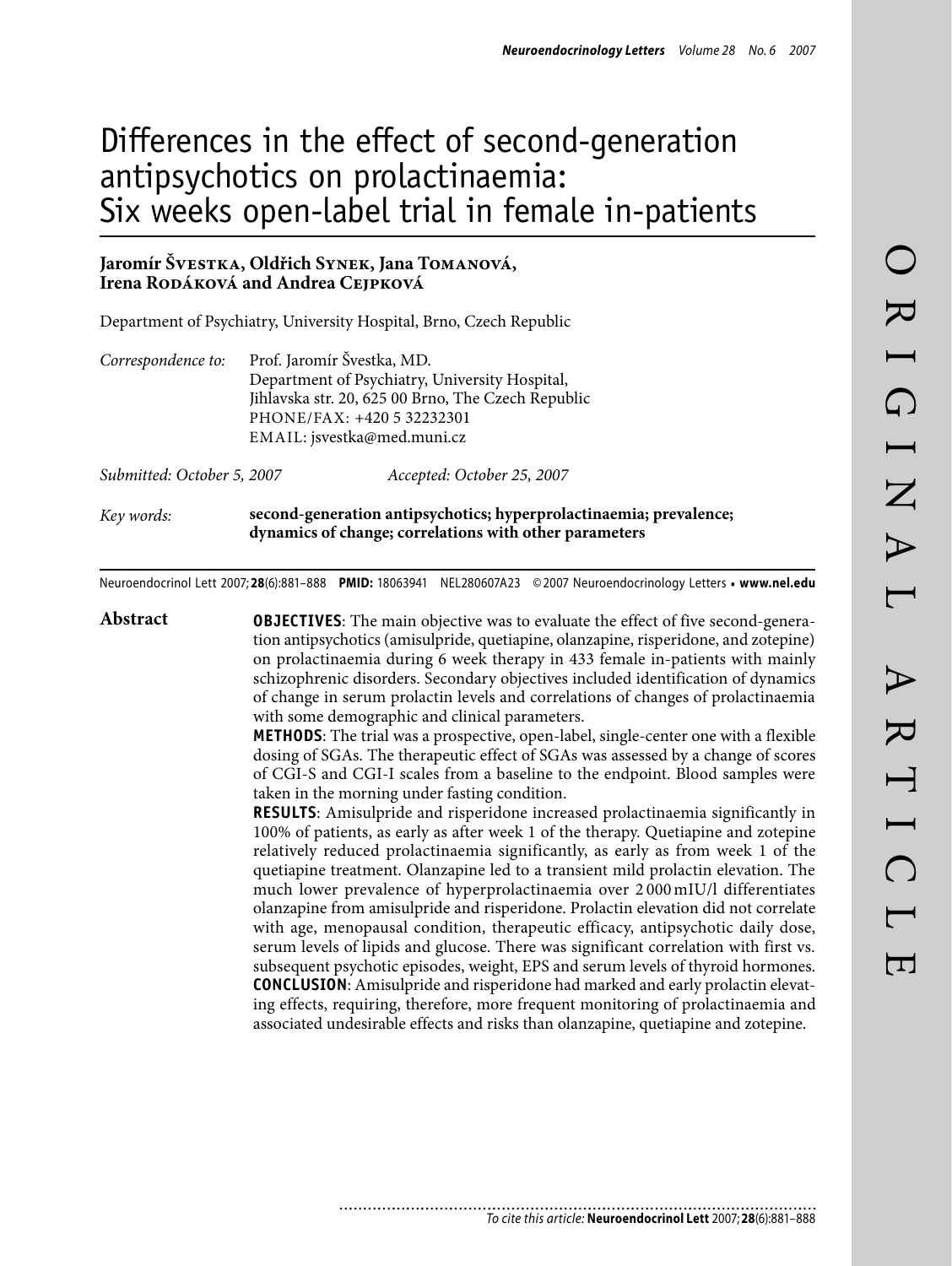# **Introduction**

The primary mechanism of action of all available antipsychotics is a blockade of dopamine D2 receptors in the central nervous system (CNS). Blocking dopamine D2 receptors in the tuberoinfundibular region leads to the suppression of the inhibitory effect of dopamine on lactotrophic cells of the anterior pituitary gland and, thus, to increased prolactin release (Clemens *et al*., 1974; for a review see Haddad and Wieck, 2004). Hyperprolactinaemia associated with use of phenothiazines was first described by Beaumont *et al*. (1974). No hyperprolactinaemia was found in schizophrenic antipsychotic naïve patients (Goodnick *et al*., 2002; Meaney *et al*., 2002). Prospective open-label and double-blind studies showed that prolactinaemia increases up to 10 times after 3 to 9 weeks of antipsychotic medication (for reviews see Haddad and Wieck, 2004; Volavka *et al*., 2004; Wieck and Haddad, 2003). Hyperprolactinaemia is more prominent in women than men and in pre-menopausal than in post-menopausal women (Zhong *et al*., 2006; Kinon *et al*., 2003; Smith *et al*., 2002; David *et al*., 2000; Kuruvilla *et al*., 1992; Wode-Lelgodt *et al*., 1977; Haddad and Wieck, 2004). Hyperprolactinaemia occurs as early as several hours to a few days after the administration of an antipsychotic (Wieck and Haddad, 2003; Turrone *et al*., 2002; Gruen *et al*., 1978; Meltzer and Fang, 1976). Even relatively prolactin-sparing second-generation antipsychotics (quetiapine, clozapine, olanzapine, ziprasidone) are associated with a transient increase of prolactinaemia; this hyperprolactinaemia falls back to normal within several hours after an administration of an antipsychotic and does not persist until the next dose is administered (Turrone *et al*., 2002; Crawford *et al*., 1997). The increase in prolactinaemia occurs especially in the early phase of this antipsychotic therapy.

The original assumption was that higher doses of an antipsychotic medication should lead to higher hyperprolactinaemia (Montgomery *et al*., 2004; Kleinberg *et al*., 1999). Other authors observed the elevation of prolactinaemia after low doses of antipsychotics too (Kopecek *et al*., 2004; Nishikawa *et al*., 1985; Meltzer *et al*., 1976). David *et al*. (2000) claim there is no relation between daily doses of antipsychotics and a level of prolactinaemia, similarly Daniels *et al*. (2001), Kearns *et al*. (2000), and Tran *et al*. (1997). It seems, that a relation between a daily dosage of antipsychotics and prolactinaemia depends on the kind of antipsychotic medication used. It is not present for instance in the case of quetiapine or clozapine, but it is proven for risperidone (Zhong *et al*., 2006; Kopecek *et al*., 2006).

Some authors believe there is a significant correlation between an elevation of prolactinaemia and the therapeutic effect of antipsychotics (Goodnick *et al*., 2000; Chou *et al*., 1998).

Second-generation antipsychotics (SGA) include preparations elevating prolactinaemia (amisulpride, risperidone) as well as drugs which are neutral with

respect to prolactinaemia or which reduce it (clozapine, quetiapine). Olanzapine affects prolactinaemia to a minimum extent; nevertheless, prolactinaemia may occur in association with higher doses (Tollefson *et al*., 1999; Crawford *et al*., 1997).

A reported prevalence of hyperprolactinaemia, associated with SGAs used in our study, differ in available literature. Prevalence of hyperprolactinaemia during risperidone therapy is 80–94% (Bushe *et al*., 2007; Melkersson, 2005; Montgomery *et al*., 2004; Kleinberg *et al*., 1999; Tran *et al*., 1997), but lower is also reported: 59% (Markianos *et al*., 1999) or even 30% (David *et al*., 2000). There is a general consensus that amisulpride increases prolactinaemia, but its prevalence is rarely reported; Bushe *et al*. (2007) reported it in 100% of patients. Most psychiatrists agree that quetiapine ranks among those antipsychotics which only rarely induce prolactinaemia (in 22% of patients, Montgomery *et al*., 2004; Hamner *et al*., 1996) or even decrease it (Zhong *et al*., 2006). Olanzapine ranks among those antipsychotics which induce only mild hyperprolactinaemia; most authors report an prevalence of 7–24% (Bushe *et al*., 2007; Melkersson, 2005; Crawford *et al*., 1997). Occasionally, a higher prevalence of 40% (Montgomery *et al*., 2004) or 51% (Tran *et al*., 1997) is reported. The effect of zotepine on prolactinaemia is little known and has not been studied systematically. In small groups of patients and healthy volunteers zotepine-associated hyperprolactinaemia was observed (Kondo *et al*., 1994; Otani *et al*., 1994; von Bardeleben *et al*., 1987).

Hyperprolactinaemia has its clinical effects. Hyperprolactinaemia and subsequent hypoestrogenism in women (Melkersson *et al*., 1999) are associated with menstruation abnormalities, galactorrhea, gynaecomasty, infertility, sexual dysfunctions, osteopenia/osteoporosis, (for a review see Haddad and Wieck, 2004), an increase in pituitary volume (Macmaster *et al*., 2007), and a potential increased risk of thromboembolism (Walaschofski *et al*., 2001; Urban *et al*., 2005) and possible risk of breast and endometrial cancer (Tworoger *et al*., 2007; Yamazawa *et al*., 2003).

# **Trial objective**

The main objective of our trial was to evaluate an effect of five second-generation antipsychotics on prolactinaemia in female in-patients during 6 weeks of therapy. An evaluation included an identification of the dynamics of serum prolactin changes.

Secondary objectives included the identification of correlations between the prolactinaemia changing effect of a SGA and some demographic parameters: age, menopause, number of previous psychotic episodes. The correlations with other parameters were also evaluated: clinical (therapeutic efficacy, extrapyramidal side effects, obesity, comorbid hypothyreosis), pharmacological (SGA type and daily dose), and biochemical (TSH, T4, fasting glycaemia, lipids). All values of prolactinaemia over the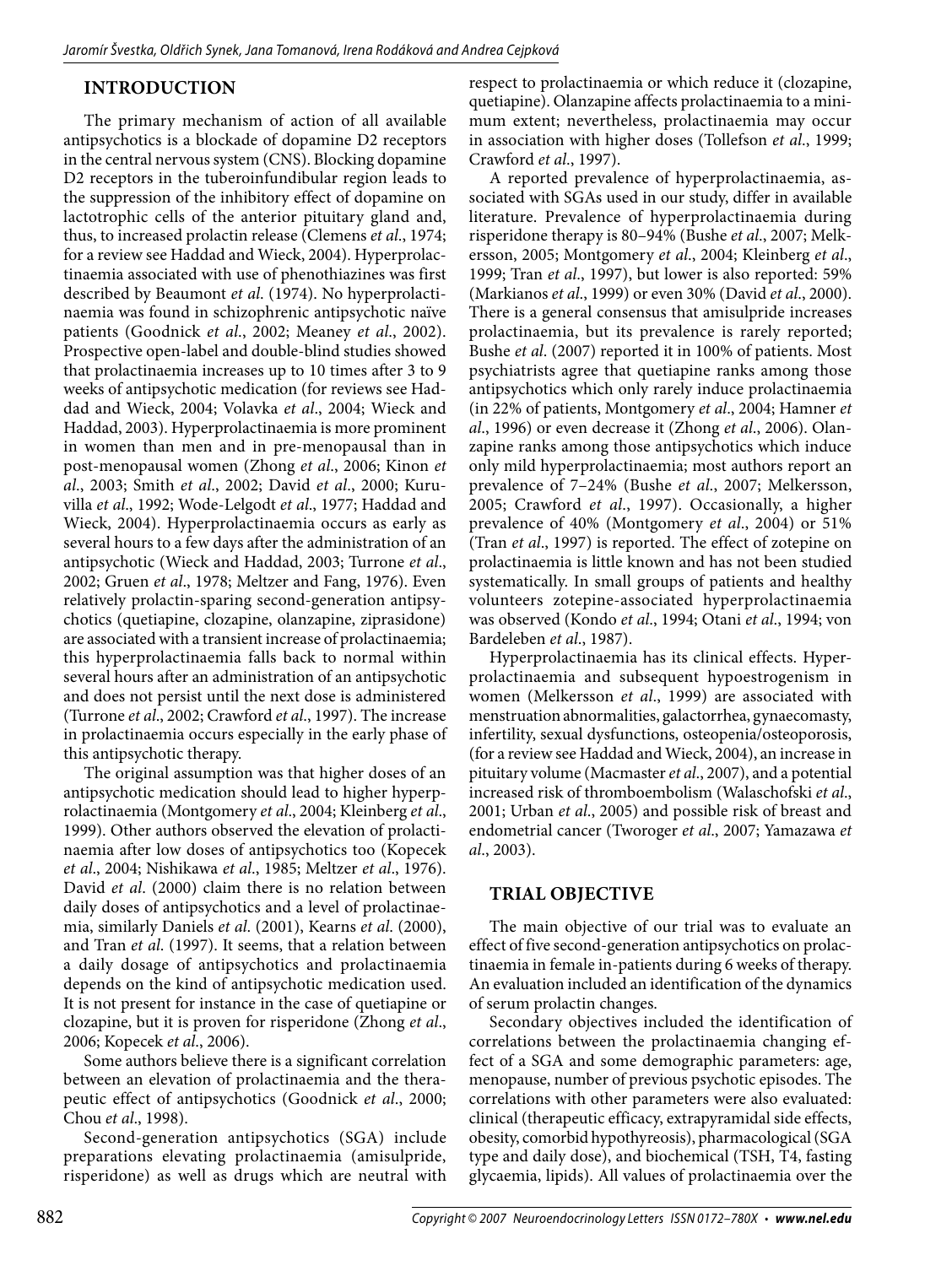period of 6 weeks and the specific daily dose of SGA at the time of a corresponding blood sample were used for the calculation of the correlation.

# **Methodology**

This is a prospective, 6-week, open-label, single-center trial with a flexible dosing of SGAs.

The therapeutic effect of SGAs was assessed by a change in score of CGI-S (Clinical Global Impression – Severity) and CGI-I (Clinical Global Impression – Improvement) scales from the baseline to the endpoint after 6 weeks of therapy with a SGA: amisulpride, olanzapine, quetiapine, risperidone, and zotepine. The following parameteres were evaluated at baseline and after 6 weeks of therapy: serum prolactin, TSH, T4, cholesterol, triglycerides, and blood glucose. Prolactinaemia was measured weekly. Blood samples were taken in the morning under fasting conditions. Prolactin evaluation was made using the sandwich chemiluminiscence immunoanalysis on the Architect analyser. The analytical sensitivity of the method was  $12.6$  mIU/l (ng/ml x  $21.4$  = mIU/l). Blood pressure, pulse rate and weight were measured at baseline and then weekly.

## *Statistical methods*

The statistical analyses of the comparison between the baseline and the endpoint prolactinaemia and between specific SGAs were done by using the non-parametric Wilcoxon test. Relations between serum levels of prolactin and other parameters (age, weight, lipids, T4, TSH and glycaemia) were explored using simple and multidimensional linear regression and multidimensional correlation analysis; this included its partial form employed to filter out mediated influence.

Prolactinaemia was compared in women:

- with and without a menstrual cycle,
- with BMI (Body Mass Index)  $\geq$  30 and BMI < 30,
- with a presence of EPS (extrapyramidal symptoms) and without EPS,
- with and without concomitant anticholinergic medication,
- with the first vs. repeated episode,
- with CGI-S and I values in two disjunct intervals  $(1+2 \text{ vs. } \geq 3 \text{ points})$

Both the parametric t-test and the Fisher Snedecore test were used, but the Wilcoxon test served as the basic statistical method.

The basic test for the comparison of the dynamics of serum prolactin levels for specific SGAs was the matched-pair t-test. The analysis of the correlation between daily dosages and prolactin levels was based on linear regression.

## *Patient sample*

433 hospitalized female patients were included in the trial.

Characteristics of the sample:

- Mean age was  $40.58 \pm 14$  years (ranging between 17 and 81),
- History of psychotic disorder had lasted for 7.64±9 years,
- 303 (70%) patients had diagnosis of schizophrenia,
- 84 (19.4%) schizoaffective disorder,
- 31 (7.1%) psychotic depression,
- 15 (3.5%) bipolar affective disorder, manic or mixed episodes (all diagnosis according to ICD-10),
- The patients experienced on average 3.49 $\pm$ 3.2 psychotic episodes,
- The mean duration of the index episode was 77.34±99 days,
- The index episode was the first episode in 139 (32%) patients,
- 165 (38.10%) patients were married,
- 183 (42.1%) were single,
- $67$  (15.5%) were divorced,
- 19 (4.4%) were widows,
- 185 (42.8%) women had a job or were students,
- 174 (40.2%) were drawing disability or retirement pension,
- 74 (17%) were unemployed,
- 324 (74.8%) patients were premenopausal and 109 (25.2%) postmenopausal,
- 160 (37%) women had also a diagnosis of a somatic disease.

The most frequent somatic illnesses were hypothyreosis (n=56; 12.9%), hypertension (n=38; 8.8%), diabetes mellitus (n=17; 3.9%), ischaemic heart disease (n=11; 2.5%), bronchial asthma (n=10; 2.3%), cystic mastopathy  $(n=7; 1.6\%)$ , duodenal ulcers  $(n=6; 1.4\%)$  and glaucoma (n=6; 1.4%). 66 (15%) patients were obese (BMI ≥30) and 106 (24.5%) patients were overweight (BMI 25–29). 96 (22%) patients were smokers and 52 (12%) patients had been diagnosed with alcohol abuse or alcohol dependency.

## *Treatment*

The in-patients were treated with one of 5 SGAs in monotherapy for 6 weeks. 93 patients were treated with amisulpride (daily dose 100–1200mg; median 800mg), 125 with olanzapine (daily dose 10–30mg; median 20mg), 84 patients with quetiapine (daily dose 200–1 200mg; median 700mg), 93 patients with risperidone (daily dose 3–16mg; median 5mg), and 38 with zotepine (daily dose 50–500mg; median 150mg). The dosing was flexible and based on the patient's condition.

104 (24%) patients were antipsychotic naïve at baseline, 145 (33.6%) were treated with typical antipsychotics at baseline, 165 (38%) with a SGA and 19 (4.4%) with antidepressants only.

The permitted concomitant medication was: anticholinergics, anxiolytics, hypnotics, and promethazine. Other psychotropics such as antidepressants and moodstabilizers were not permitted as a new treatment, but it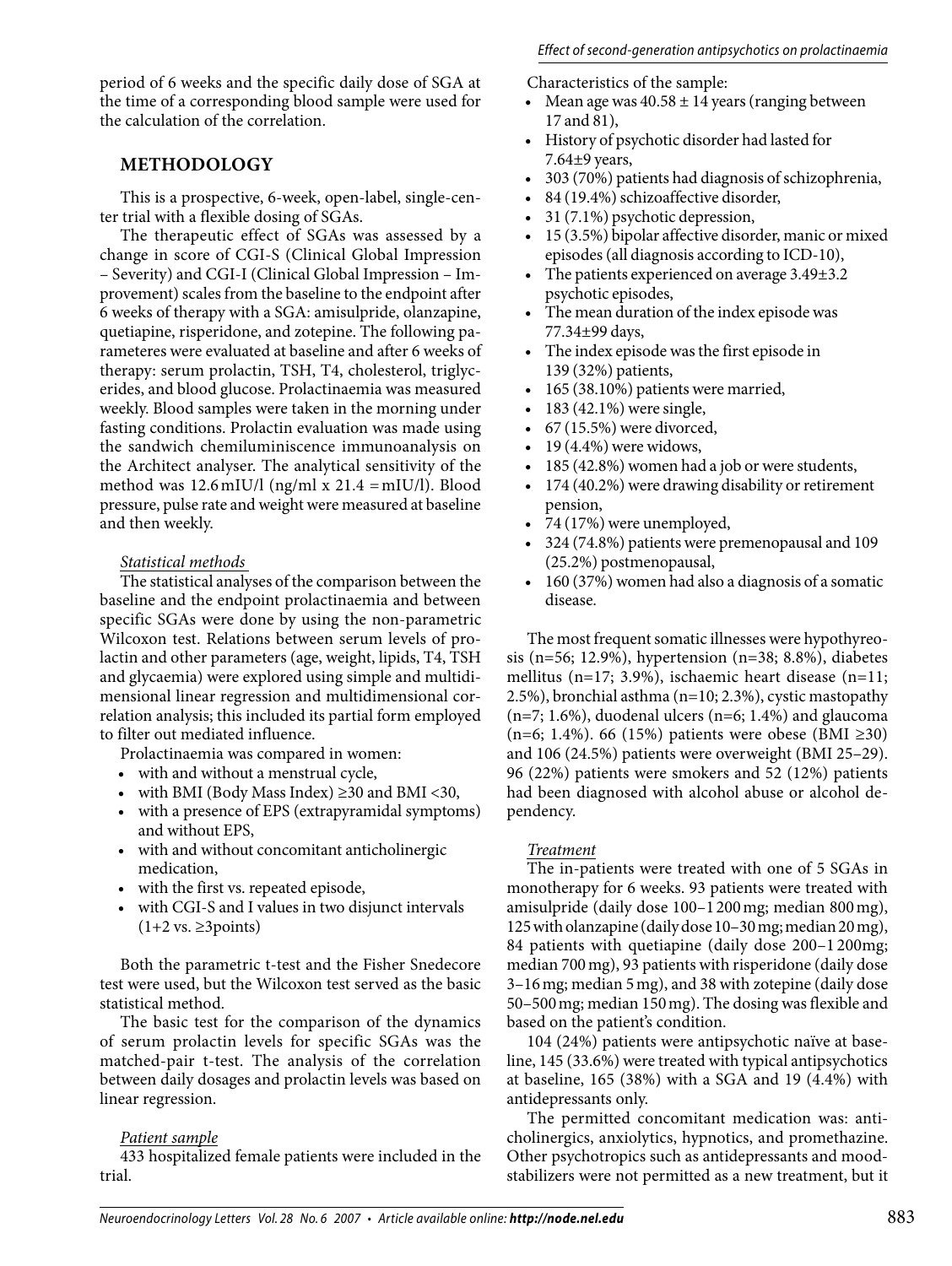

**Figure 1.** Within group comparison of baseline and endpoint means of serum prolactin levels.



**Figure 2.** Pair-wise comparison of mean serum prolactin changes from the baseline to the endpoint (6 weeks of treatment).



**Figure 3.** Dynamic of changes in serum prolactin levels during 6 weeks treatment by SGAs in monotherapy.

 $*p$ <0. 05,  $*p$ <0.01,  $**p$ <0.001 vs. the baseline (Wilcoxon test).

was possible to use them from previous time. The same applied to drugs with significant effect on prolactinaemia such as dopamine agonists, levodopa, amantadine, reserpine, alpha-methyldopa, opiates, phenytoin, cyproheptadine, verapamil, histamine H2 antagonists (cimetidine, ranitidine) and ketotiphene.

During the trial, the patients were taking benzodiazepines (41%), promethazine (38%), anticholinergics (29%), and zolpidem (11%). Mood-stabilizers were continued to 4.8% and antidepressants to 2.5% of the patients.

# **Results**

The 6 weeks of SGA therapy led to a significant increase in prolactinaemia in the whole group: the baseline mean 1015 and the endpoint mean 1777 mIU/l, p<0.002) (Figure 1). The used SGAs could be divided in relatively prolactin-sparing and prolactin-increasing groups based on our findings. SGAs with a minimal effect on serum prolactin or which even decrease it include quetiapine (the baseline mean 828 vs. the endpoint mean prolactinaemia 304mIU/l; p<0.002) and zotepine (the baseline mean 1 213 vs. the endpoint mean prolactinaemia 913mIU/l; p<0.05). Prolactinaemia was elevated to a smaller or greater extent by the other SGAs: mildly by olanzapine (1 095 vs. 1 247 mIU/l;  $p<0.05$ ) and markedly by risperidone (986 vs.  $7758$  mIU/l;  $p<0.002$ ) and especially by amisulpride  $(1025 \text{ vs. } 3193 \text{ m})$ . p<0.002).

The comparison of differences in the prolactin-elevating effect of the specific SGA is shown in Figure 2. Amisulpride and risperidone increased prolactinaemia significantly more than olanzapine, zotepine, and quetiapine. Amisulpride increased prolactinaemia significantly more than quetiapine and olanzapine more than quetiapine.

The results of the subsequent analysis of levels of prolactinaemia after the 6-week therapy are shown in Table 1. The highest prevalence of pathological levels of prolactinaemia was associated with amisulpride and risperidone. None of the patients treated with amisulpride or risperidone for six weeks had prolactinaemia lower than 620mIU/l. The opposite pole was represented by quetiapine; 91% of patients treated with quetiapine had the endpoint mean prolactinaemia up to 620 mIU/l. Olanzapine and zotepine were associated with largely medium-pathological prolactinaeamia levels in 60% and 54% of patients, respectively.

## *Dynamics of changes in serum prolactin levels*

Prolactinaemia was measured weekly in all patients during the 6 weeks trial with the exception of the patients in the zotepine group with irregular prolactinaemia measurements. Therefore this subgroup was excluded from this analysis. The analysis consisted in comparing levels of prolactinaemia after 1, 2, 3, 4, 5 and 6 weeks of therapy with the baseline data. The results are shown in Figure 3.

The group of prolactinaemia-elevating SGAs included amisulpride and risperidone. Both antipsychotics were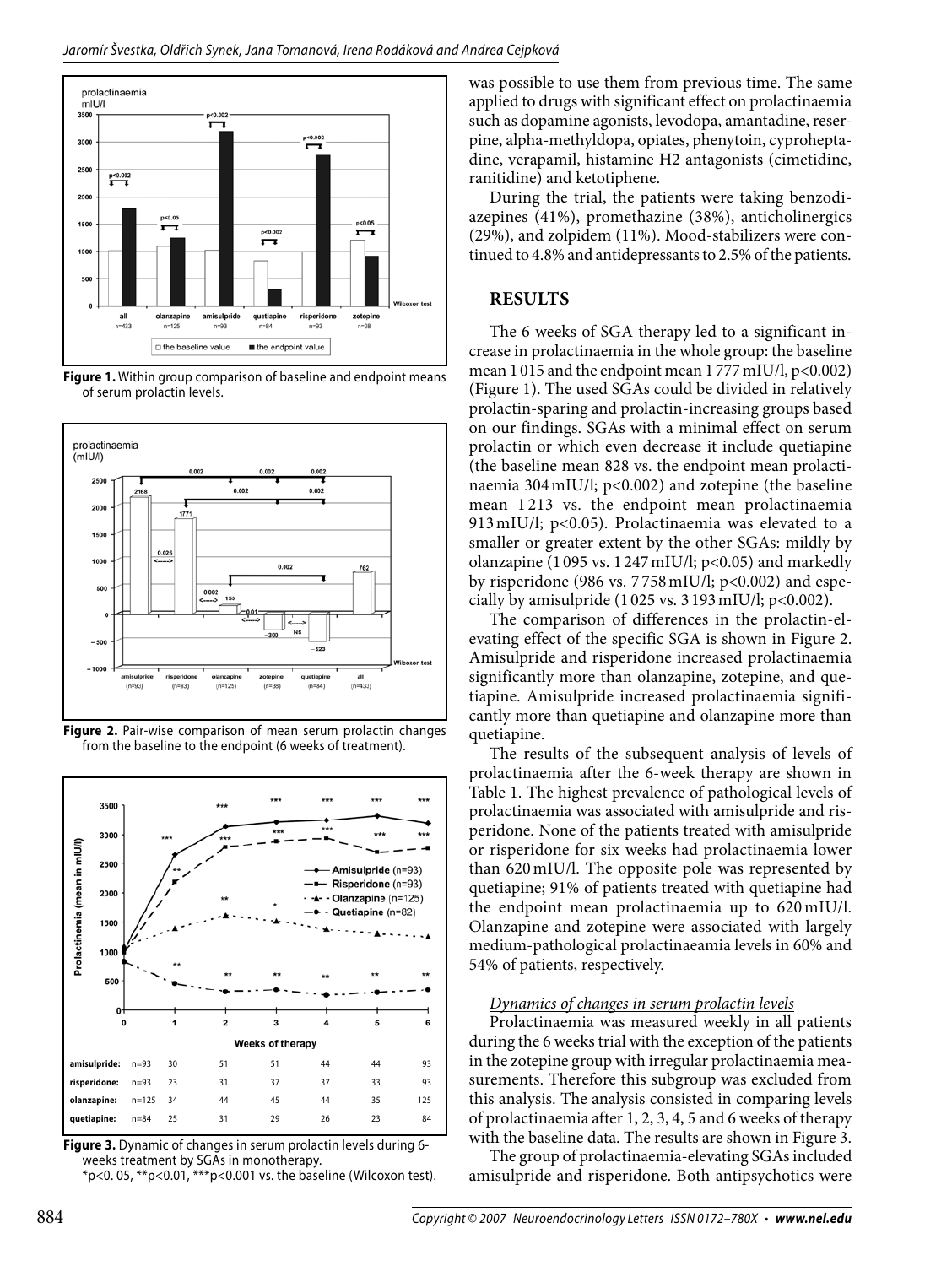|               |                                                                | . .      |             |              |       |  |  |  |
|---------------|----------------------------------------------------------------|----------|-------------|--------------|-------|--|--|--|
| Antipsychotic | % of patients with mean prolactinaemia at the endpoint (mIU/l) |          |             |              |       |  |  |  |
|               | < 620                                                          | 620-1199 | 1 200-1 999 | 2000-2999    | >3000 |  |  |  |
| amisulpride   | $\mathbf{0}$                                                   | 3.13     | 10.42       | 35.42        | 51.65 |  |  |  |
| olanzapine    | 24.63                                                          | 35.07    | 25.37       | 9.70         | 2.99  |  |  |  |
| quetiapine    | 91.01                                                          | 6.74     | 1.12        | $\mathbf{0}$ | 1.12  |  |  |  |
| risperidone   | 0                                                              | 2.06     | 25.77       | 38.96        | 35.05 |  |  |  |
| zotepine      | 39.47                                                          | 35.90    | 17.95       | 7.69         | 0     |  |  |  |

**Table 1.** Proportions of patients treated by SGAs in monotherapy according serum prolactin levels.

associated with a significant increase in prolactinaemia as aerly as the end of week 1 ( $p<0.001$ ) and this significant increase lasted for 6 weeks. With either drug, the only significant difference between values pair-wise was recorded between week 1 and 2.

Therapy with quetiapine reduced prolactinaemia significantly as early as the end of week  $1$  (p<0.01) and this significant decrease persisted for 6 weeks of the therapy.

During therapy with olanzapine, prolactinaemia was elevated only after weeks 2 and 3 compared with the baseline ( $p<0.01$  and  $p<0.05$ , respectively). The subsequent decrease in prolactinaemia in week 5 was considerably more than the decrease in week  $4$  ( $p<0.05$ ). The endpoint prolactinaeamia in week 6 compared to the baseline was borderline only when the t-test was used  $(p<0.05)$  and insignificant when Wilcoxon test was used.

In summary, changes in serum prolactin levels were statistically significant as early as the end of week 1 with amisulpride, risperidone and quetiapine, and in week 2 with olanzapine. The changes of prolactinaemia persisted throughout the observation period in the amisulpride, risperidone and quetiapine group. Olanzapine was an exception, causing a significant increase in mean prolactinaemia only at the end of weeks 2 and 3. Changes versus the baseline were not statistically significant in the following weeks, excepting the borderline difference in week 6.

## *Correlation of levels of prolactinaemia and clinical and biochemical parameters:*

The changes in prolactinaemia during the treatment by SGAs were subjected to correlation analysis with respect to the demographic, clinical and biochemical parameters of the patients. The unmatched t-test was used to compare two groups of prolactin values of differing size. Multidimensional linear regression was used to study how prolactin levels are influenced by the simultaneous effect of several variables. The independent variables in multidimensional linear analysis included patients' age and weight and – in the category of biochemical parameters – thyroid hormone serum levels (TSH, T4), total cholesterol, triglycerides and fasting blood glucose.

| Variable      | prolactin  | age        | weight     | cholesterol | triglycerides | T4         | <b>TSH</b> | glycaemia  |
|---------------|------------|------------|------------|-------------|---------------|------------|------------|------------|
| prolactin     | $-1.00000$ | 0.03956    | $-0.16295$ | $-0.00388$  | $-0.22289$    | 0,22280    | 0.11359    | $-0.01407$ |
|               | (400)      | (400)      | (400)      | (400)       | (400)         | (400)      | (400)      | (400)      |
| age           | 0.03956    | $-1.00000$ | 0.12233    | 0.29430     | 0.04635       | 0.11466    | $-0.05583$ | 0.05377    |
|               | (400)      | (400)      | (400)      | (400)       | (400)         | (400)      | (400)      | (400)      |
| weight        | $-0.16295$ | 0.12233    | $-1.00000$ | $-0.01053$  | 0.08599       | $-0.08599$ | 0.03237    | 0.02938    |
|               | (400)      | (400)      | (400)      | (400)       | (400)         | (400)      | (400)      | (400)      |
| cholesterol   | $-0.00388$ | 0.29430    | $-0.01053$ | 1.00000     | 0.45921       | $-0.10835$ | 0.13187    | $-0.02683$ |
|               | (400)      | (400)      | (400)      | (400)       | (400)         | (400)      | (400)      | (400)      |
| triglycerides | $-0.09354$ | 0.04635    | 0.08599    | 0.45921     | $-1.00000$    | $-0.08231$ | 0.00299    | 0.03889    |
|               | (400)      | (400)      | (400)      | (400)       | (400)         | (400)      | (400)      | (400)      |
| <b>T4</b>     | 0.22280    | 0.11466    | $-0.05511$ | $-0.10835$  | $-0.08231$    | $-1.00000$ | $-0.18642$ | $-0.03984$ |
|               | (400)      | (400)      | (400)      | (400)       | (400)         | (400)      | (400)      | (400)      |
| <b>TSH</b>    | 0.11359    | $-0.05583$ | $-0.03237$ | 0.13187     | 0.00299       | $-0.18642$ | $-1.00000$ | $-0.01422$ |
|               | (400)      | (400)      | (400)      | (400)       | (400)         | (400)      | (400)      | (400)      |
| glycaemia     | $-0.01407$ | 0.05377    | 0.02938    | $-0.02683$  | 0.03984       | $-0.03984$ | $-0.01422$ | $-1.00000$ |
|               | (400)      | (400)      | (400)      | (400)       | (400)         | (400)      | (400)      | (400)      |

**Table 2.** Multidimensional regression analysis of the relation between prolactinaemia and other parameters – partial correlations.

Correlation (sample size) significance level.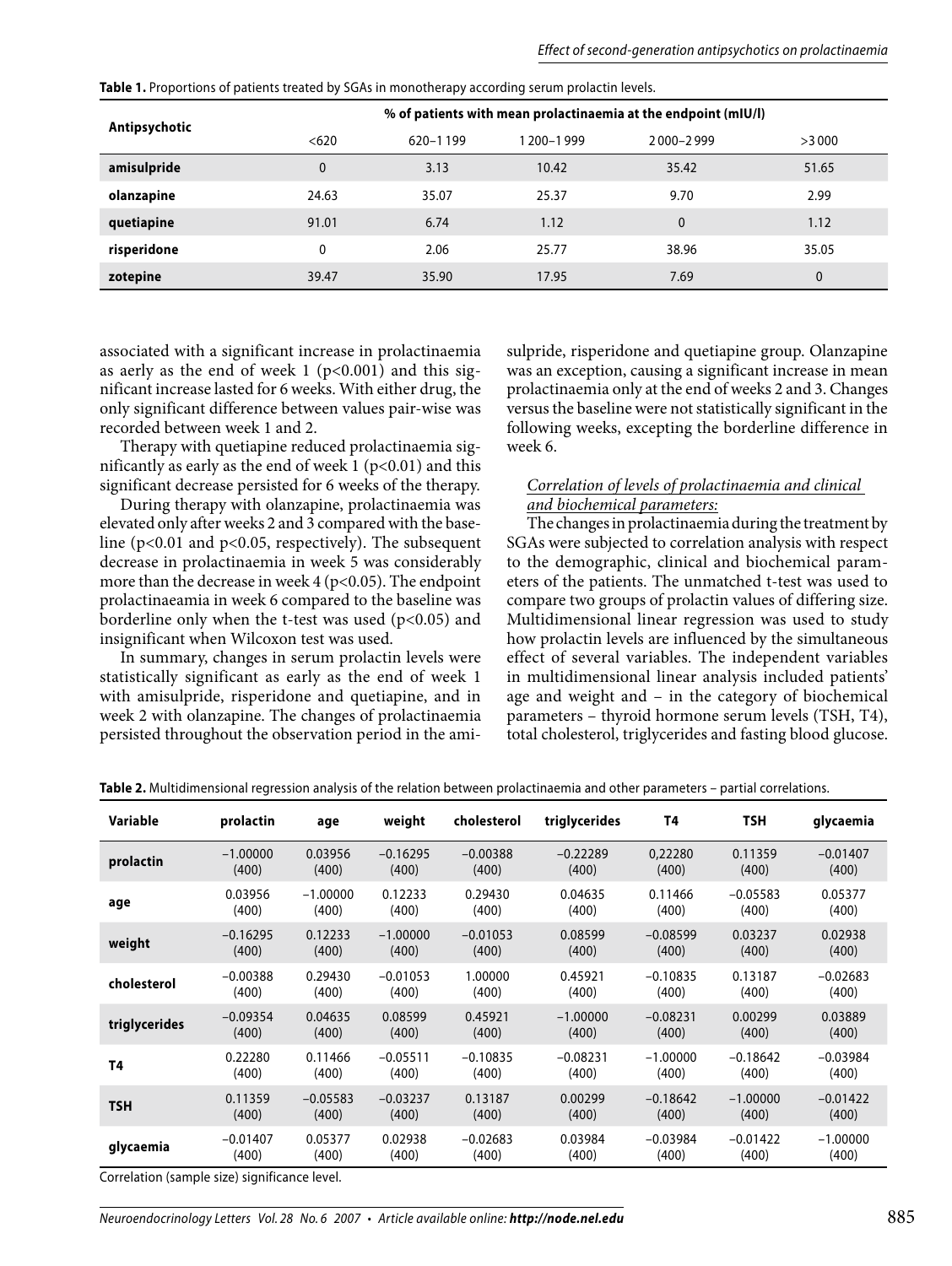

**Figure 4.** The linear regression curve of the dependence of posttherapy prolactinaemia on weight.

The results of the multidimensional regression analysis are shown in Table 2.

The multidimensional regression linear analysis revealed no correlation between the endpoint prolactinaemia and patients' age (t=0.7839, p=0.4336).

#### *Prolactinaemia and weight*

The analysis of the relation between the endpoint patients' weight and prolactinaemia showed a negative correlation (t= $-3.2700$ ; p=0.00022). The higher was the prolactinaemia, the lower was the patients´ weight. This correlation was confirmed by comparing obese patients and non-obese patients. Obese patients with BMI ≥30 had significantly lower levels of prolactinaemia than patients with with BMI <29 (n=76, mean prolactinaemia 130 mIU/l; n=356, mean prolactinaemia 1 864 mIU/l, respectively; t=2.846, p<0.005).

#### *Prolactinaemia and menopause*

No significant difference in prolactinaemia between premenopausal and postmenopausal women was found (n=315, mean prolactinaemia 1 811 mIU/l; n=112, mean prolactinaemia 1 673mIU/l, respectively; t=0.886, p>0.05).

#### *Prolactinaemia and SGA therapeutic efficacy*

After 6 week of SGA therapy, at the endpoint, 63.4% of the patients were evaluated as "very much improved" or "much improved" on the CGI-I scale (with a score of 1 and 2, respectively). The severity of a underlying disease was evaluated on the CGI-S scale. 46.2% of the patients were evaluated as "normal, not at all ill" and "borderline mentally ill" on this scale – with a score of 1 and 2, respectively.

No statistically significant difference was found in mean prolactinaemia between responders (CGI-I 1 or 2) and non-responders (CGI-I  $\geq$ 3), (n=265, mean prolactinaemia 1 715mIU/l; n=153, mean prolactinaemia 1 910mIU/l, respectively; t=0.912, p>0.05).

There was no statistically significant difference in mean prolactinaemia according to the severity of under-



**Figure 5.** The linear regression curve of the dependence of the endpoint prolactinaemia on the daily dose of olanzapine.

lying condition; patients with CGI-S score 1 or 2 vs. patients with CGI-S score ≥3 (n=154, mean prolactinaemia 1 583mIU/l; n=179, mean prolactinaemia 1 744mIU/l, respectively; t=0.582, p>0.05).

## *Prolactinaemia and first psychotic episode*

Our comparison of patients with their first episode and patients with more psychotic episodes revealed that patients with their first episode had higher prolactinaemia than patients who had more psychotic episodes(n=149, mean prolactinaemia 2 218mIU/l; n=303, mean prolactinaemia 1 562mIU/l, respectively; t=46.55, p<0.0005).

#### *Prolactinaemia and EPS*

The group of patients with extrapyramidal symptoms (EPS) showed markedly higher prolactinaemia than the group of patients without EPS (n=152, mean prolactinaemia 2 487mIU/l; n=274, mean prolactinaemia 1 381mIU/ l, respectively; t=8 783, p<0.005). This significant difference was confirmed by using the parameter of number of patients with/without anticholinergic concomitant medication (n=130, mean prolactinaemia 2 566mIU/l; n=303, mean prolactinaemia 1 439mIU/l, respectively; t=7 866, p<0.0005).

#### *Prolactinaemia and thyroid gland functions*

Thyroid gland functions were evaluated by assessing TSH and T4 serum concentrations. The prolactinaemia at the endpoint was positively correlated with both T4 (t=4.5250, p=0.0000) and TSH serum levels (t=2.2636, p=0.0241). Because of this correlation a comparison of an endpoint prolactinaemia in patients with and without hypothyreosis was performed. No relation of the endpoint prolactinaemia and the diagnose of hypothyreosis was found (n=57, mean prolactinaemia 1 712mIU/l; n=376, mean prolactinaemia 1787 mIU/l, t=0.653, p>0.05).

#### *Prolactinaemia and lipids*

Total cholesterol and triglycerides serum concentrations were analyzed. The endpoint prolactinaemia was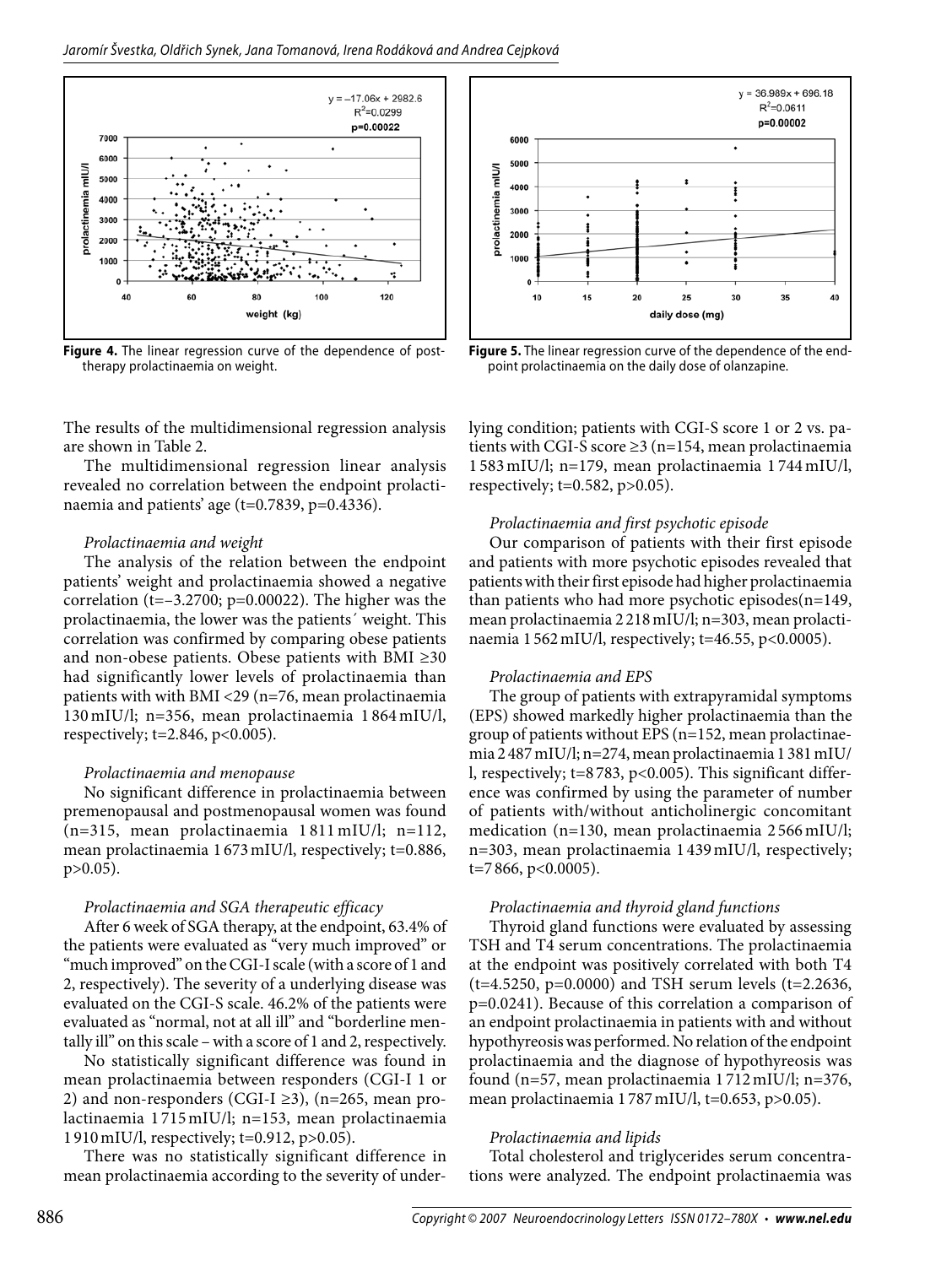correlated with neither total cholesterol levels (t=– 0.0768, p=0.9388) nor triglycerides levels (t=–1.8602, p=0.0636).

## *Prolactinaemia and blood glucose*

The multidimensional regression analysis revealed no correlation between the endpoint prolactinaemia and blood glucose (t=–0.2786, p=0.7807).

## *Prolactinaemia and daily doses of SGA*

The relation of prolactinaemia to daily doses of SGA was tested by linear regression analysis for all used SGAs.

In the group of 125 patients treated with olanzapine, 452 prolactinaemia values were collected. In the group of 93 patients treated with amisulpride, 386 values of prolactinaemia were collected. There were 306 values of prolactinaemia in the group of 84 patients treated with quetiapine, 301 values in 93 patients in the risperidone group and 117 values in 38 patients in the zotepine group. Prolactin values were compared with daily doses of a specific antipsychotic (in mg) administered a day before a prolactin check was performed.

A correlation between levels of prolactinaemia and a daily dose was found only for olanzapine (p<0.00002) – see Figure 5. The linear regression curve representing the dependence of serum prolactin levels on daily doses of quetiapine was somewhat flat and the correlation insignificant ( $p=0.81117$ ). The same applies for amisulpride (p=0.62918). Due to the relatively small number of patients treated with higher doses of risperidone no significant relation between prolactinaemia and the daily dose of risperidone (p=0.14947) was identified. Prolactinaemia did not correlate with a daily dose of zotepine either (p=0.26987).

# **Discussion**

Studied antipsychotics have shown different effects on prolactinaemia in female in-patients in this 6-week trial. Amisulpride and risperidone increased prolactinaemia significantly compared with the baseline and compared to the other anitpsychotics: quetiapine, zotepine, and olanzapine. Amisulpride had a significantly more marked prolactin-elevating effect than risperidone. Quetiapine, zotepine and olanzapine reduced prolactinaemia significantly compared with the baseline. Quetiapine and zotepine had a similar prolactin-sparing effect and both differed significantly from olanzapine in this regard.

There was 100% prevalence of hyperprolactinaemia in the amisulpride and the risperidone group. These findings are consistent with the findings reported by Bushe *et al*. (2007), Melkersson (2005), Montgomery *et al*.(2004) and Kleinberg *et al*. (1999). The prevalence of hyperprolactinaemia associated with quetiapine therapy was very low, namely 9% in our patient group. It is also consistent with published data. In contrast with other published findings, the prevalence of hyperprolactinaemia associated with zotepine therapy was lower than with amisulpride or risperidone (60.5% vs. 100%, respectively). Similarly to zotepine, olanzapine had a less prolactin-increasing effect than amisulpride and risperidone (hyperprolactinaemia in 75.6% in the olanzapine group and 100% in the amisulpride and the risperidone group). The main difference between zotepine and olanzapine on the one hand, and amisulpride and risperidone on the other, consisted in the extent to which they elevated prolactinaemia. Prolactin levels over 2 000mIU/l were observed in 87% of patients treated with amisulpride and in 74% of patients treated with risperidone while the rates were only 12.7% in the olanzapine group and 7.69% in the zotepine group.

A significant change in prolactinaemia occurred as early as the end of week 1 of therapy with amisulpride, risperidone, and quetiapine and at the end of week 2 of olanzapine therapy. These findings confirmed published data regarding the fast onset of hyperprolactinaemia during therapy with antipsychotics (Wieck and Haddad, 2003; Turrone *et al*., 2002; Crawford *et al*., 1997; Gruen *et al*., 1978; and Meltzer and Fang, 1976). The 6-week therapy with amisulpride and risperidone did not induce even partial toleration to the prolactin-elevating effect of these drugs while olanzapine-induced hyperprolactinaemia was transient and serum prolactine levels decreased from week 4 of therapy again.

Our study did not find any correlation between changes in prolactinaemia and daily doses of amisulpride, risperidone, quetiapine and zotepine. This fact can be interpreted in the knowledge that any daily dose of amisulpride or risperidone elevates prolactinaemia. Olanzapine elevated serum prolactin levels only when higher daily doses were administered, with the initial transitory elevation.

Elevation of prolactinaemia correlated with body weight, presence of EPS, T4 and TSH serum concentrations. Significantly higher prolactinaemia was recorded in patients experiencing their first (as opposed to subsequent psychotic episodes) psychotic episode. In our study prolactinaemia did not correlate with the therapeutic efficacy of SGAs, in contrast to the findings of Goodnick *et al*. (2000) and Chou *et al*. (1998). No correlation between prolactinaemia and patient age, total cholesterol, triglycerides and blood glucose was found. In contrast to available studies (for a review see Haddad and Wieck, 2004), no significant difference in prolactinaemia in premenopausal and postmenopausal women was identified.

# **Conclusion**

The findings suggest that amisulpride and risperidone have a significant prolactin-elevating effect. The implication is that during treatment with both these antipsychotics monitoring of prolactinaemia and the associated undesirable effects and risks is required on a more frequent basis than quetiapine, zotepine or olanzapine.